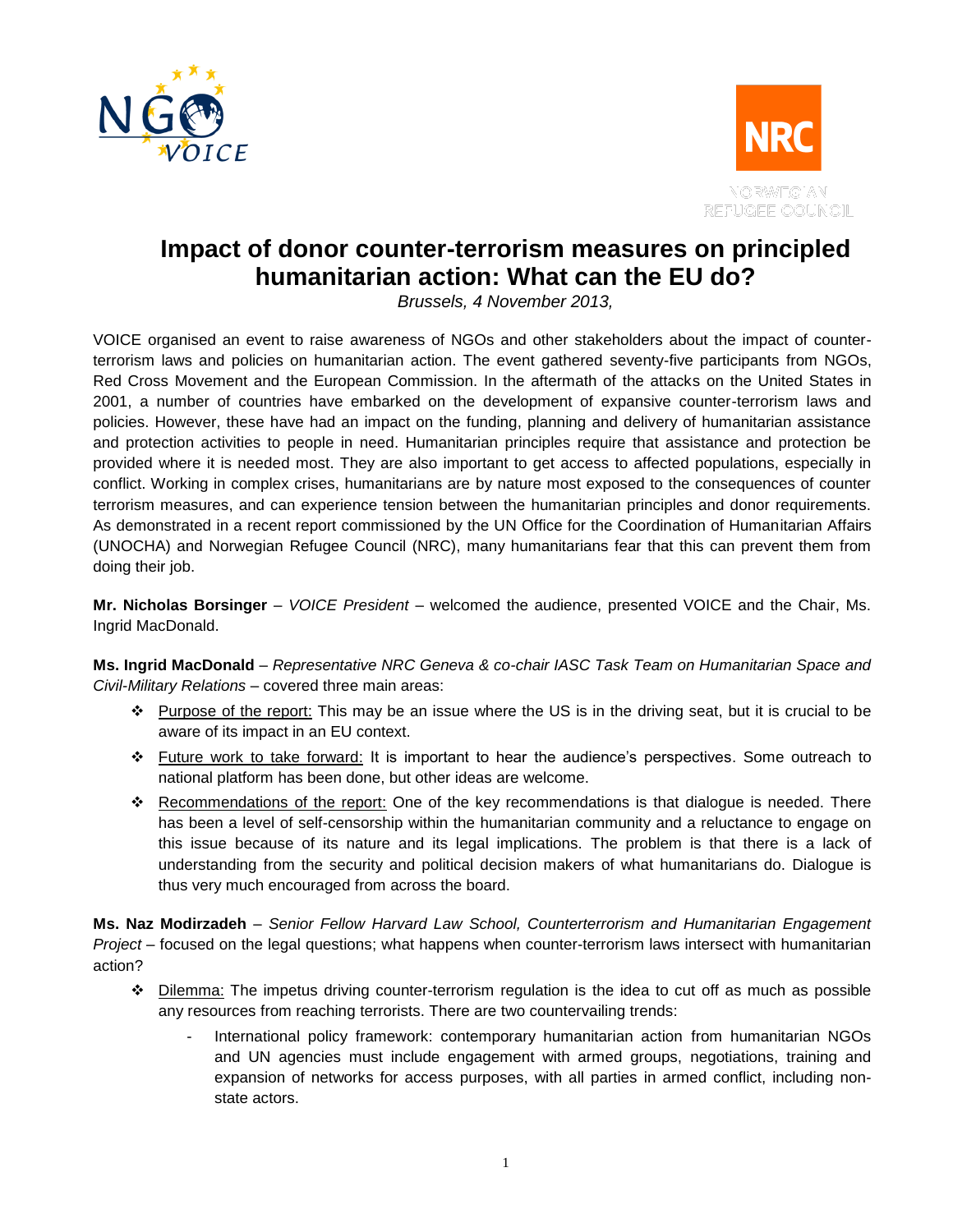- The trend that seeks to curtail, restrict and limit engagement with, support to and transactions with armed groups that are listed as terrorist groups.
- $\div$  Legal frameworks: There is an increasing tension between the two motives.
	- There are two key UN *Security Council Resolutions* that come into tension with this notion of working closely with non-state actors:
		- $\circ$  Resolution 1373 (2001) demands that States enact counter-terrorism laws that ensure that terrorists are not able to take advantage of that particular State in order to launch attacks globally. In many EU countries, the primary rationale for changing or strengthening counter-terrorism domestic laws has been compliance with 1373.
		- $\circ$  Resolution 1267 (1999) is the primary mechanism by which the Security Council lists individuals and groups as terrorists at global level. If an individual/group on this list is on its territory, utilizes its financial systems or is benefiting from transactions emanating from the same territory, the relevant State must stop it.
	- *US counter-terrorism law* has been the fastest growing and most wide-ranging in its scope of coverage, at least among major donor governments.
		- $\circ$  Any material support (tangible or intangible) is considered as transfer of an asset/ resource to a listed terrorist organisation. This is therefore a crime if you knew the group or individual was listed- even if you did not intend to support the terrorist aims of the group.
		- o Financial regulation of transaction: the US Treasury measures may affect the work of humanitarian organisations through regulating transactions in the area where a listed terrorist group has power.
		- o The Partner Vetting System (PVS): If an organisation (no matter if European, American or other) is receiving USAID funds, it may be required to obtain and provide to USAID very detailed personal information of senior staff and any partner organisations under a new pilot program currently under consideration. This may prove impossible for principled humanitarian organizations in conflicts like Afghanistan, where provision of such information to parties to conflict would be considered highly problematic. According to information currently available on the pilot program, there is very little transparency regarding how the information will be maintained, for how long, or under what circumstances it will be shared with other government agencies. There are currently two partner vetting programs active in West Bank/Gaza and Afghanistan, with five pilot countries in varies degrees of implementation: Kenya, Guatemala, Philippines, Ukraine and Lebanon. USAID has stated that, pursuant to a pilot period, the program may be expanded worldwide.
	- *EU law* is much stronger than US law in data protection and privacy, particularly as to individuals' control over their personal information. This raises questions of obligations for humanitarian organisations to ensure the privacy and protection of staff, partner organization personnel, and – in some cases - beneficiaries.
- Current and potential responses: This research demonstrates that the humanitarian community is engaging in a variety of approaches to address the dilemmas discussed here:
	- *Due diligence and risk mitigation:* an increasingly dynamic discussion within the humanitarian sector regarding what humanitarian organisations are doing to demonstrate to governments that they take seriously the notion of diversion (what steps and procedures are in place to avoid it)?
	- *Unified standards* for how to avoid diversion?: some suggest that it will be critical to develop unified standards for due diligence, risk mitigation, assessment of risk for the sector, particularly when humanitarian organizations operate in areas controlled by listed actors.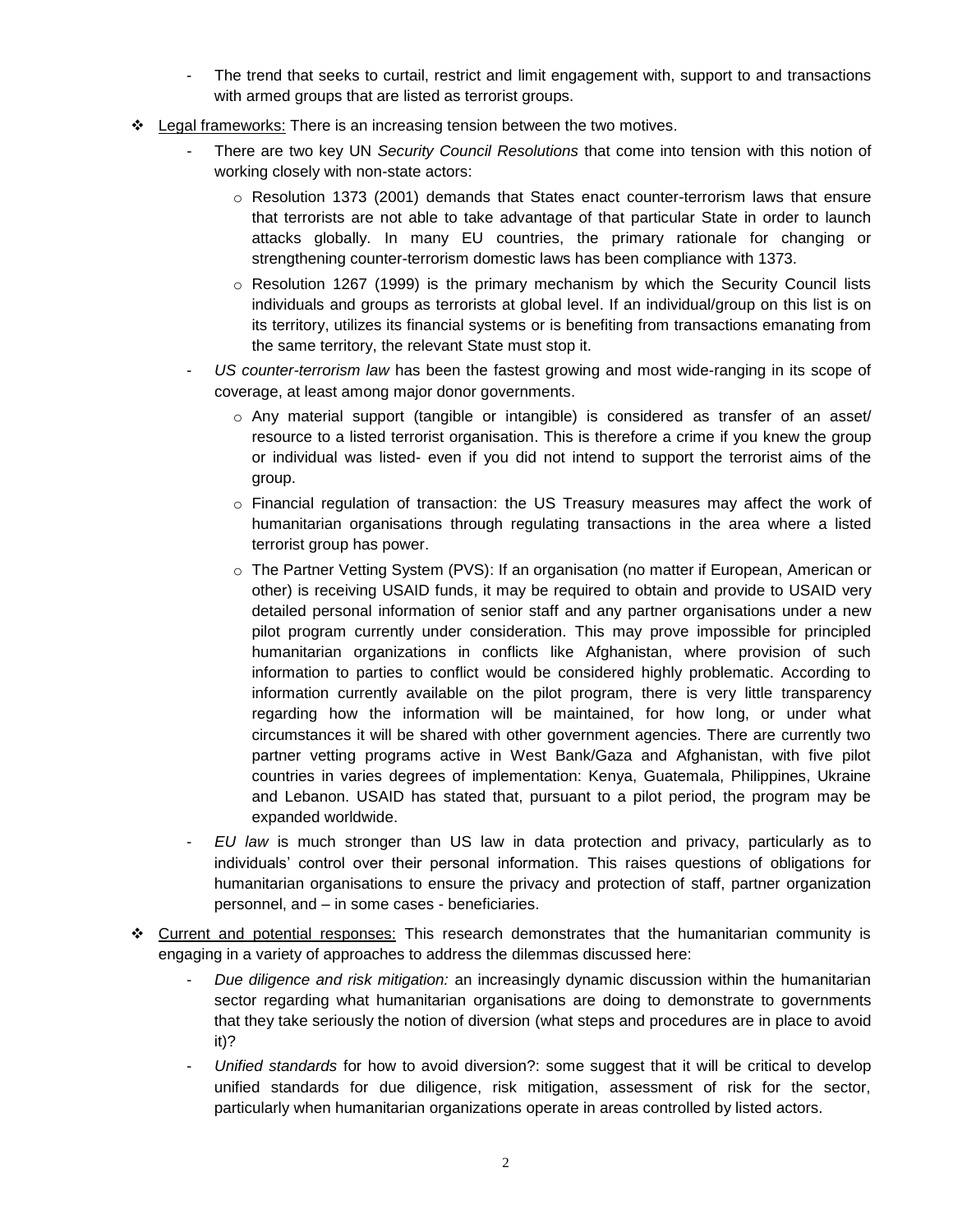- *Obfuscation:* 'Don't ask, don't tell'. One approach at field level is to remain vague about what is going on. For many organisations, it has become the modus operandi in an increasingly confusing legal terrain.
- *Raising awareness:* Having a conversation within humanitarian and donor communities about this issue and its potential implications.
- *Exemptions:* One possible avenue that remains to be explored is incorporating a humanitarian exemption into the counter-terrorism and sanctions laws.

**Ms. Lisa Reilly** – *Executive Coordinator, European Interagency Security Forum* – shared operational concerns which may arise in the field:

- Negotiation/Liaison for safe access to communities means talking to both sides of a conflict. There is ambiguity here: engagement is not considered as material support, but negotiations might be if it is seen as giving credibility to the actors.
- \* Non-food items/Food distributions: In a camp situation where there is a belief that members of a proscribed organisation are present, does aid distribution count as giving material support? How to decide which people in the camp the organisation should give support to? How should this be measured?
- Payments to suppliers/partners: A lot of work on due diligence has been done on financial aspects and the due diligence that is required to make payments. What are the consequences if payments are delayed? Does it mean that the partner organisation cannot carry on with the implementation of the programme? Is local staff at risk because of threats and issues that could come from the local suppliers if the payments are delayed?
- Provision of information: Often the first time that counter-terrorism legislation is raised at field level, is in association with a request for information. Can organisations provide information? What if local governments use this information to levy taxes or to put pressure on local staff members?
- Who is proscribing organisations?: There is the US list, the EU one, the UN one, etc. But what about some of the governments that are recipients of aid? They are using these lists to proscribe organisations that may not otherwise be considered as terrorist, for example as a way of stopping aid and support for opposition parties.
- Self-censorship and lack of information exchange people and organisations are scared and not sharing information. They are acting individually, leading to no consistency or solidarity (common approach) on this issue.

What can we do?

 $\overline{a}$ 

- Raise awareness of the facts. Make sure it is clear what to do and what not to do.
- Gather information/evidence: What is the actual impact of these laws on the ability to implement programmes?

**Dr Christiane Höhn** – *Adviser to the European Union Counter-terrorism Coordinator* – gave an overview of relevant EU legislation:

 $\cdot \cdot$  EU criminal law: The framework decisions of 2002<sup>1</sup> and 2008<sup>2</sup> are the baseline of the counter-terrorism law that every Member State has to implement in its national law. In contrast to the US law, what the EU criminalizes is participating in the activities of a terrorist group, including by supplying information of resources or by funding its activities in any way, with the knowledge of the fact that such participation will contribute to criminal activities of the terrorist group

<sup>&</sup>lt;sup>1</sup> Framework Decision 2002/475/JHA on combating terrorism

<sup>2</sup> Council Framework Decision 2008/919/JHA amending Framework Decision 2002/475/JHA on combating terrorism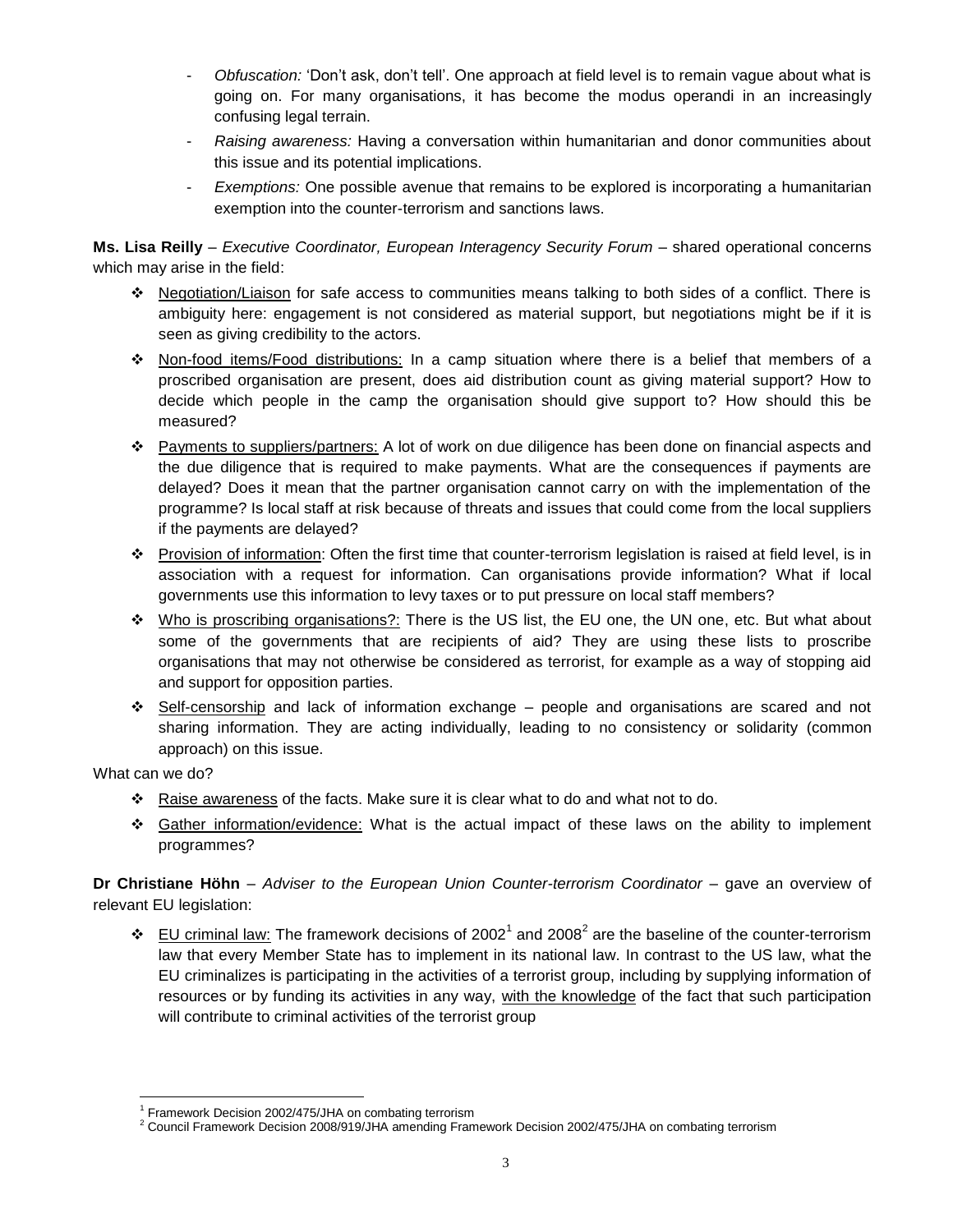- ❖ Sanctions: The EU has two options for applying sanctions: 1) UN-implemented; 2) autonomously implemented. Before listing an organisation under the autonomous sanctions regime, the EU looks if it legally fulfils the definition of a terrorist group and if listing would pose a political problem.
	- *Terrorist-based sanctions:* The EU definition is different from the US definition. One case focused on social security payments made to the family of a terrorist – was this in opposition to the sanctions applied? The European Court of Justice said that as basic subsistence to the family such payments were not considered to further terrorist activity. The provision of humanitarian assistance has not been ruled on, but it is the same argumentation which could apply.
	- *Country-based regimes:* Asking for derogations from country-based sanctions for humanitarian purposes takes time and there are no standard exception derogations.
- Looking at recommendations from OCHA-NRC report:
	- *Negotiations/contact with terrorist groups:* The EU does not have a no-contact policy.
	- *Humanitarian aid to population in controlled areas of listed groups:* ECHO does not change funding if an area is controlled by them, since funding is based on needs assessment. There is no partner vetting for counter-terrorist purposes.
	- Payment of fees to terrorist groups: This is not possible at the moment.
	- ECHO and its implementing partners seek to apply the *humanitarian principles* there are no counter-terrorism clauses in humanitarian aid contracts.
	- *More dialogue* on this issue among governments and the humanitarian community is crucial.
	- *Additional guidance* for humanitarian actors is needed.

At EU level, it doesn't seem that the counter-terrorism measures are undermining the humanitarian purposes. A formal exception for humanitarian aid could be pursued, but for now it seems to work in practice. The EU is doing not so badly in regards to the recommendations of the report, but there is still space for improvement.

**Ms. Ingrid MacDonald** concluded with the importance of being aware that the strictest standards are usually applied throughout the donor chain, all the way down to the implementing partners e.g. in the case of pooled funds. In the field, there is too much flexibility and ambiguity; even if prosecutions might not yet be taking place now, will they in the future? It should also be noted that Islamic charities are impacted much more by counterterrorism measures than other organisations.

## **Summary of questions and answers**

- $\triangleright$  There are many reasons why there are counter-terrorism measures in place no one has the right to perpetrate atrocities against civilians. This is where humanitarian action and counter-terrorism measures can be viewed to have a **common concern**: around the protection of civilians.
- $\triangleright$  Sometimes, it is hard to distinguish the general debate on the erosion of neutrality and loss of **independence** and the discussion of counter-terrorism measures. Some of these measures can go across the red line of acceptable compromise. This is why this debate is so important.
- Many **EU member States** have domestic laws which are much stricter than what the EU prescribes.
- **Financial institutions** are adopting and applying stricter laws to avoid risks. On the **Hawala systems** (informal system to make transfers of funds via networks outside the formal banking systems), banks are much stricter than governments. Banks determine internally through their risks management systems not to foster in any way this kind of transfers.
- The **UN agencies and PVS**: an NGO cannot vet a UN agency, but an UN agency has to ask the NGOs whom they have contracts with to vet themselves. So, vetting the staff against the UN Security Council counter-terrorism list is required in almost all UN contracts. There is immunity for UN staff themselves to be vetted.